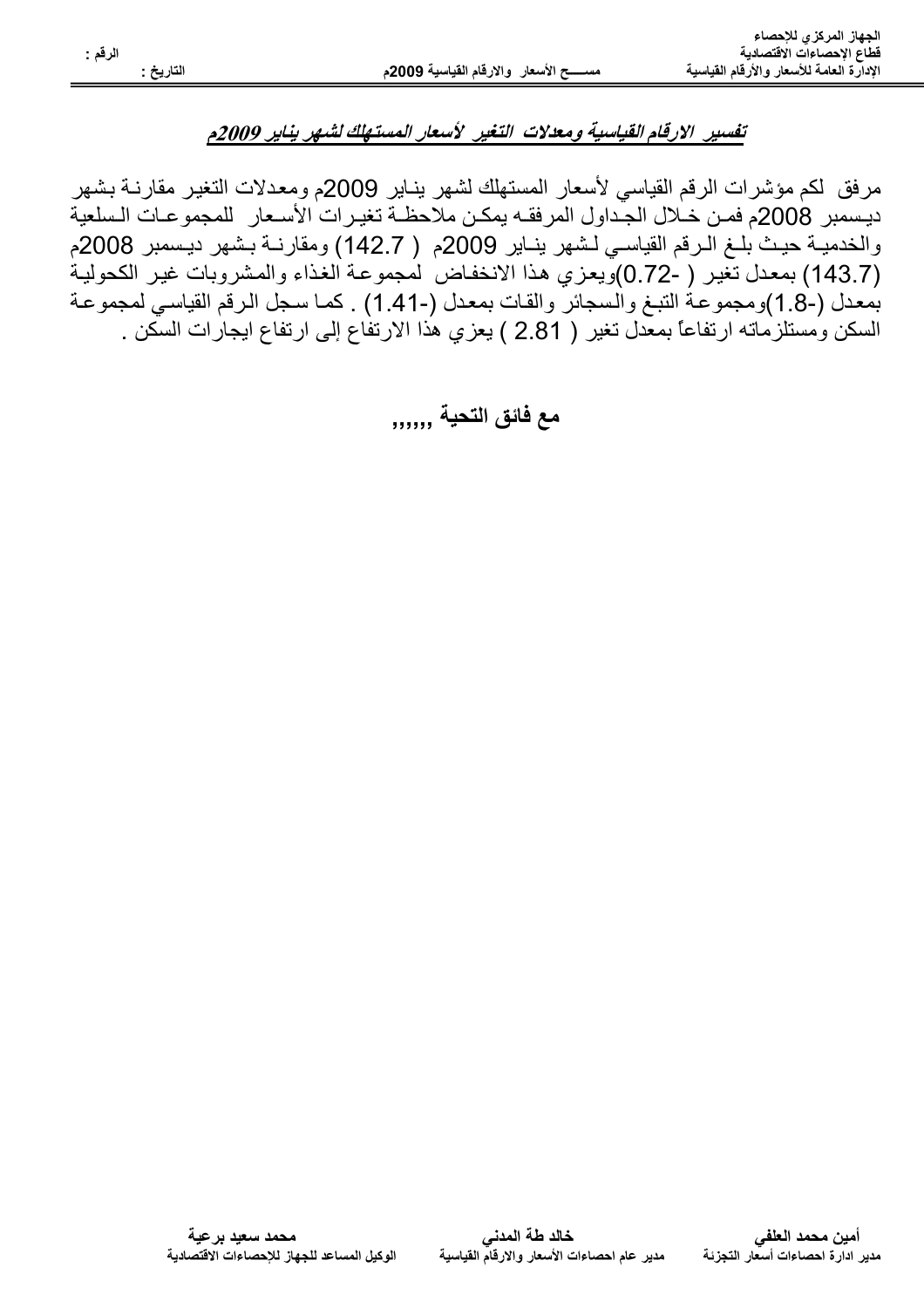مس

| الارقام القياسية ومعدلات التضخم لأسعار المستهلك لشهر يناير 2009م |  |  |
|------------------------------------------------------------------|--|--|
|------------------------------------------------------------------|--|--|

| المجموعات                          | التضخم<br>الشهري | Jan-09 | <b>Dec-08</b> | <b>Products</b>                                      | <b>Type</b>             |
|------------------------------------|------------------|--------|---------------|------------------------------------------------------|-------------------------|
| البند العام                        | $-0.72%$         | 142.7  | 143.7         | <b>All-items</b>                                     | $\overline{2}$          |
| الغذاء والمشروبات الغير كحوليه     | $-1.80%$         | 161.1  | 164.1         | <b>I. Food and Non-Alcoholic</b><br><b>Beverages</b> | $\overline{2}$          |
| الغذاء                             | $-1.98%$         | 162.4  | 165.7         | Food                                                 | $\mathbf{3}$            |
| الحبوب ومشتقاته                    | $-3.03%$         | 185.7  | 191.5         | <b>Cereals and cereal products</b>                   | 4                       |
|                                    |                  |        |               |                                                      |                         |
| الخضروات الطازجه والمعلبه          | 0.28%            | 155.9  | 155.5         | Vegetables, fresh and canned                         | 4                       |
| الفواكه الطازجة والمعلبة           | $-5.53%$         | 140.0  | 148.2         | Fruits, fresh and canned                             | $\overline{\mathbf{4}}$ |
| اللحوم                             | 1.12%            | 150.9  | 149.3         | <b>Meats</b>                                         | 4                       |
| الاسماك                            | $-0.80%$         | 154.4  | 155.7         | Fish                                                 | $\overline{\mathbf{4}}$ |
| الالبان ومشتقاته والبيض            | $-5.39%$         | 154.6  | 163.4         | Dairy products and eggs                              | $\overline{\mathbf{4}}$ |
| الزيوت الغذائيه                    | $-6.16%$         | 174.7  | 186.1         | <b>Edible oils and fats</b>                          | 4                       |
| السكر ومنتجاته                     | 2.94%            | 145.8  | 141.7         | <b>Sugar and sugar products</b>                      | $\overline{\mathbf{4}}$ |
| البهارات                           | $-4.42%$         | 153.9  | 161.1         | Spices and other food items                          | $\overline{\mathbf{4}}$ |
| مشروبات غير كحوليه                 | 2.61%            | 136.4  | 132.9         | <b>Non-Alcoholic Beverages</b>                       | $\overline{\mathbf{3}}$ |
| الشاى والبن                        | 1.01%            | 123.0  | 121.8         | Tea, Coffee, and Cocoa                               | $\overline{\mathbf{4}}$ |
| المياه والعصائر والمشروبات الغازيه | 4.06%            | 150.9  | 145.0         | Mineral water, juice &<br>carbonated beverages       | 4                       |
| التبغ والسجائر والقات              | $-1.41%$         | 113.9  | 115.6         | II. Alcoholic Beverages, Tobacco<br>and Narcotics    | $\overline{2}$          |
| التماك والسجائر                    | $-1.41%$         | 113.9  | 115.6         | <b>Tobacco and Narcotics</b>                         | $\overline{\mathbf{3}}$ |
| التبغ والقات                       | $-1.41%$         | 113.9  | 115.6         | <b>Tobacco and Qat</b>                               | 4                       |
| الملابس والاحذية                   | 0.00%            | 117.7  | 117.7         | <b>Clothing and Footwear</b>                         | $\overline{2}$          |
| الملابس                            | 0.00%            | 119.3  | 119.3         | <b>Clothing</b>                                      | $\overline{\mathbf{3}}$ |
| ملابس داخلية                       | 0.00%            | 126.1  | 126.1         | <b>Garments</b>                                      | 4                       |
| الاقمشة                            | 0.00%            | 79.2   | 79.2          | <b>Clothing materials</b>                            | 4                       |
| خياطة الملابس                      | $0.00\%$         | 116.6  | 116.6         | <b>Repair and Hire of Clothing</b>                   | 4                       |
| الاحذية                            | 0.00%            | 109.0  | 109.0         | <b>Footwear</b>                                      | $\boldsymbol{3}$        |
| الاحذية واغطية الاقدام الاخرى      | 0.00%            | 109.0  | 109.0         | Shoes and other footwear                             | 4                       |
| السكن ومستلزماته                   | 2.81%            | 141.0  | 137.2         | <b>Housing and related items</b>                     | $\boldsymbol{2}$        |
| ايجارات السكن                      | 3.83%            | 143.4  | 138.1         | <b>Actual rents for housing</b>                      | $\boldsymbol{3}$        |
| الايجارات المنزلية                 | 3.83%            | 143.4  | 138.1         | Actual and imputed rent                              | $\overline{\mathbf{4}}$ |
| شرائح المياه                       | 0.00%            | 96.7   | 96.7          | <b>Water supply and misc. services</b>               | $\boldsymbol{3}$        |
| المياه                             | 0.00%            | 96.7   | 96.7          | <b>Water Supply</b>                                  | 4                       |
| الصيانه والاصلاح                   | 0.00%            | 132.2  | 132.2         | <b>Maintenance and repairs</b>                       | 3                       |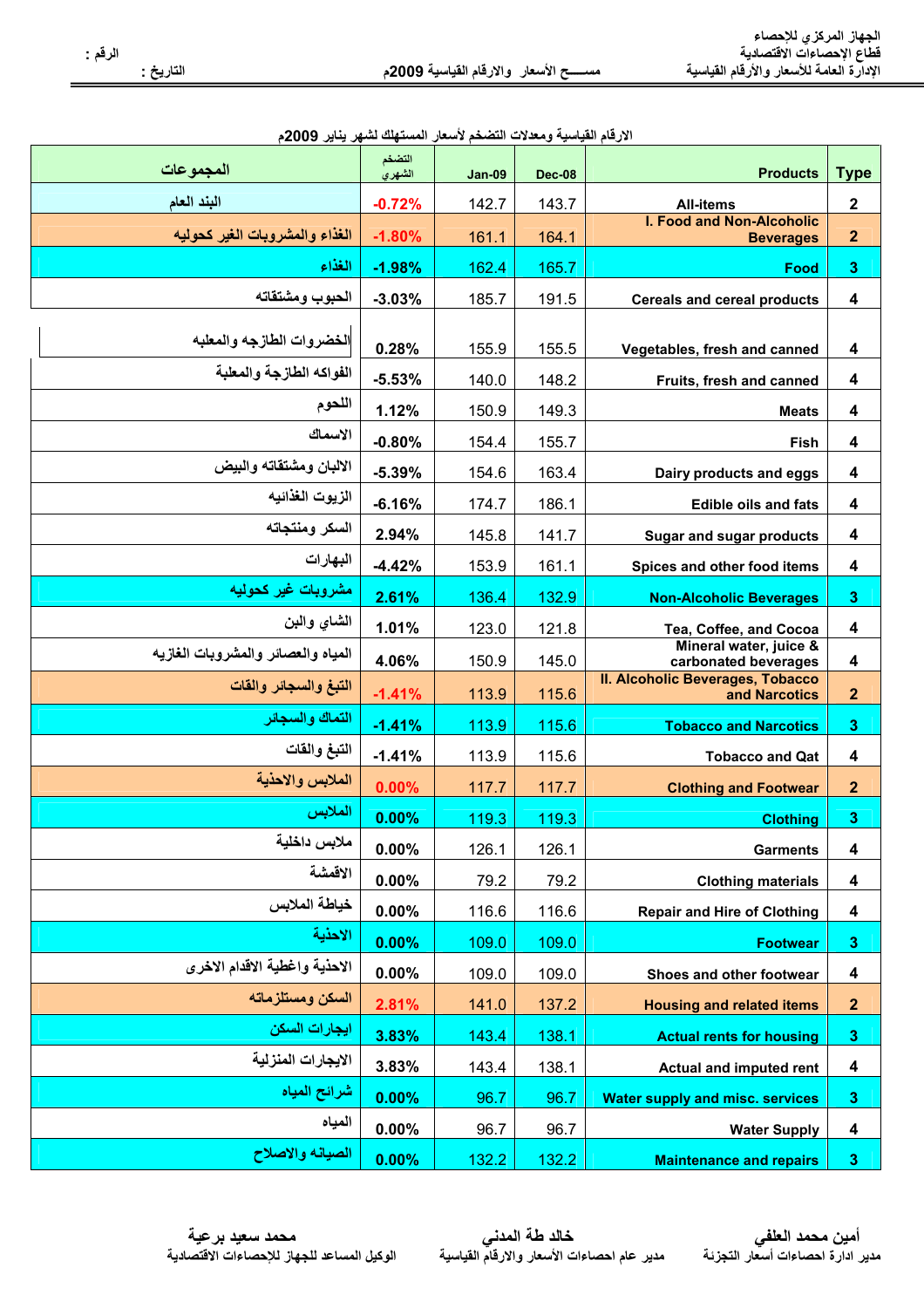| المجموعات                                 | التضخم<br>الشهري | <b>Jan-09</b> | <b>Dec-08</b> | <b>Products</b>                                                   | <b>Type</b>      |
|-------------------------------------------|------------------|---------------|---------------|-------------------------------------------------------------------|------------------|
| مواد الصيانه والاصلاح                     | 0.00%            | 133.3         | 133.3         | <b>Material for the maintenance</b><br>and repair                 | 4                |
| خدمات الاصلاح                             | 0.00%            | 128.6         | 128.6         | Services for the mainenance<br>and repair                         | 4                |
| الكهرياء والغاز والوقود                   | 0.00%            | 144.3         | 144.3         | <b>Electricity, gas and other fuels</b>                           | 3                |
| الكهرباء                                  | 0.00%            | 100.9         | 100.9         | <b>Electricity</b>                                                | 4                |
| الغاز                                     | 0.00%            | 181.0         | 181.0         | Gas                                                               | 4                |
| الوقود الصلبه                             | 0.00%            | 154.1         | 154.1         | Solid fuels                                                       | 4                |
| وقود اخرى                                 | 0.00%            | 156.2         | 156.2         | <b>Other fuels</b>                                                | 4                |
| الاثاث والادوات المنزلية                  | 0.00%            | 122.6         | 122.6         | <b>Household furnishings and</b><br>appliances                    | $\mathbf{2}$     |
| السجاد والمفارش                           | 0.00%            | 122.3         | 122.3         | <b>Furniture and furnishings,</b><br>carpets, and other coverings | $\boldsymbol{3}$ |
| الاثاث                                    | 0.00%            | 121.8         | 121.8         | <b>Furniture and furnishings</b>                                  | 4                |
| المفارش وسجاد الارضيه                     | 0.00%            | 123.5         | 123.5         | <b>Carpets and floor covering</b>                                 | 4                |
| الزجاجيات                                 | 0.00%            | 110.5         | 110.5         | <b>Glassware, tableware and</b><br>household utensils             | $\boldsymbol{3}$ |
| المواد المنزلية                           | 0.00%            | 110.5         | 110.5         | Glassware, tableware and<br>household utensils                    | 4                |
| الاغطيه المنزليه                          | 0.00%            | 117.5         | 117.5         | <b>Household textiles</b>                                         | $\mathbf 3$      |
| الاغطيه المنزليه                          | 0.00%            | 117.5         | 117.5         | <b>Household textiles</b>                                         | 4                |
| السلع والخدمات للصيانة المنزلية الروتينية | 0.00%            | 131.5         | 131.5         | <b>Goods and services for routine</b><br><b>HHs maintenance</b>   | 3                |
| السلع المنزلية غير المعمرة                | 0.00%            | 133.8         | 133.8         | Non durable household goods                                       | 4                |
| المنظفات المنزلية                         | 0.00%            | 130.8         | 130.8         | <b>Household cleaning products</b>                                | 4                |
| الاجهزة المنزلية                          | 0.00%            | 113.2         | 113.2         | <b>Household appliances</b>                                       | $\mathbf 3$      |
| الاجهزة الاساسية                          | 0.00%            | 111.9         | 111.9         | <b>Major appliances</b>                                           | 4                |
| اجهزه كهربائيه صغيره                      | 0.00%            | 120.6         | 120.6         | <b>Small electric appliances</b>                                  | $\boldsymbol{4}$ |
| الصحة والخدمات الصحية                     | 0.00%            | 132.7         | 132.7         | <b>Health</b>                                                     | $\mathbf{2}$     |
| االمنتجات الصيدلية والعدد الطبية          | 0.00%            | 146.2         | 146.2         | <b>Medical products, appliances and</b><br>equipment              | 3                |
| المنتجات الصيدليه                         | 0.00%            | 146.2         | 146.2         | <b>Pharmaceutical products</b>                                    | $\boldsymbol{4}$ |
| خدمات صحيه                                | 0.00%            | 139.5         | 139.5         | <b>Out-Patient Services</b>                                       | $\mathbf 3$      |
| خدمات صحيه                                | 0.00%            | 139.5         | 139.5         | <b>Medical Services</b>                                           | 4                |
| خدمات المستشفيات                          | 0.00%            | 93.4          | 93.4          | <b>Hospital Services</b>                                          | $\mathbf{3}$     |
| خدمات المستشفيات                          | 0.00%            | 93.4          | 93.4          | <b>Hospital Services</b>                                          | $\boldsymbol{4}$ |
| النقل ومستلزماته                          | 0.00%            | 140.1         | 140.1         | <b>Transport</b>                                                  | $\mathbf{2}$     |
| معدات النقل الشخصيه                       | 0.00%            | 145.8         | 145.8         | <b>Operation of personal transport</b><br>equipment               | 3                |
| الوقود                                    | 0.00%            | 145.8         | 145.8         | <b>Fuels and lubricants</b>                                       | 4                |
| اجور النقل                                | 0.00%            | 134.3         | 134.3         | <b>Transport Costs</b>                                            | $\mathbf{3}$     |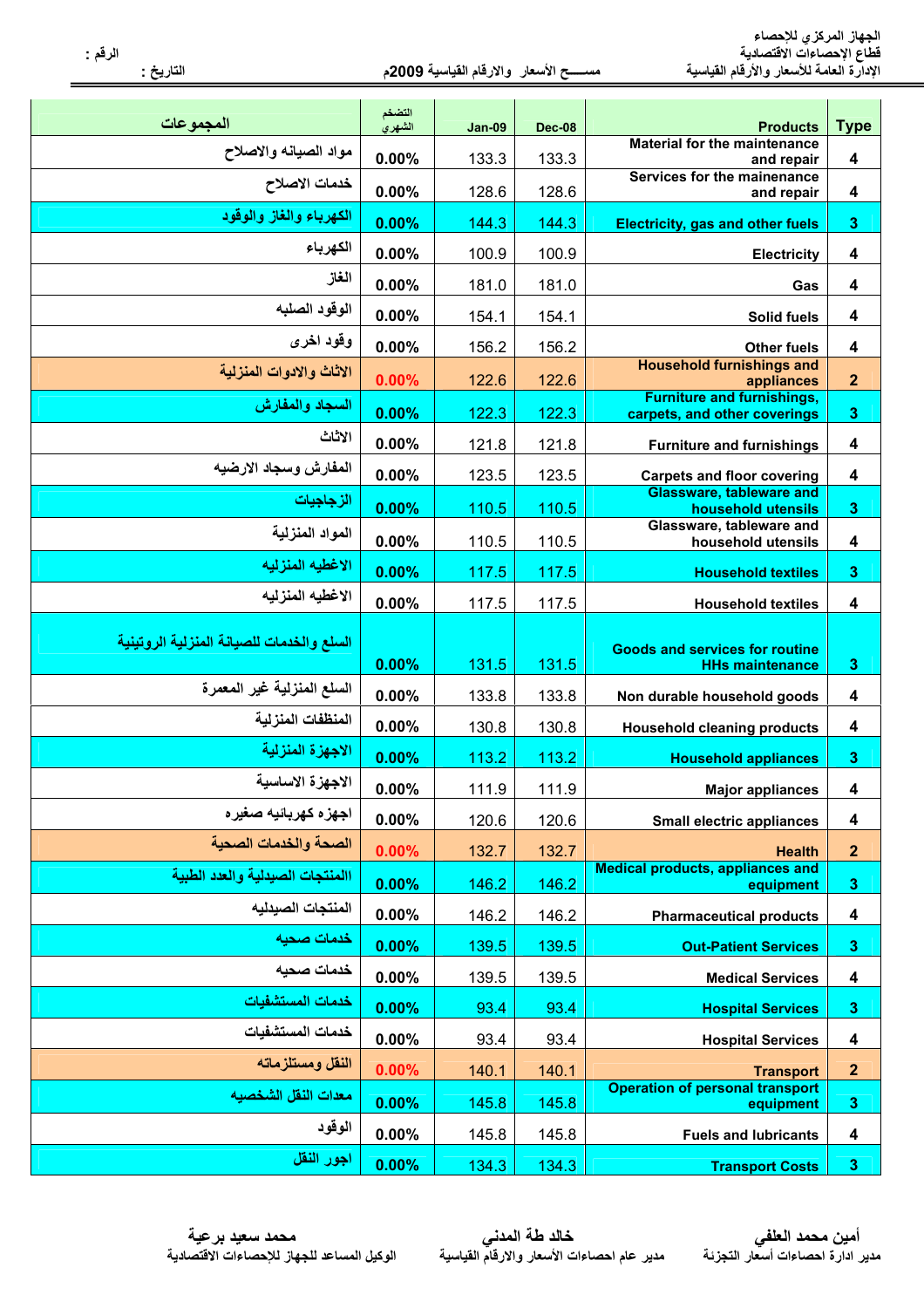| المجموعات                              | التضخم<br>الشهري | <b>Jan-09</b> | <b>Dec-08</b> | <b>Products</b>                                              | <b>Type</b>             |
|----------------------------------------|------------------|---------------|---------------|--------------------------------------------------------------|-------------------------|
| النقل البري                            | 0.00%            | 134.3         | 134.3         | <b>Transport by road</b>                                     | 4                       |
| النقل الجوى                            | 0.00%            | 151.4         | 151.4         | <b>Transport by air</b>                                      | 4                       |
| الاتصالات ومستلزماته                   | 0.00%            | 62.7          | 62.7          | <b>Communications</b>                                        | $\mathbf{2}$            |
| الاتصالات ومستلزماته                   | 0.00%            | 62.7          | 62.7          | <b>Communications</b>                                        | $\mathbf{3}$            |
| خدمات البريد                           | 0.00%            | 114.2         | 114.2         | <b>Postal Services</b>                                       | $\boldsymbol{4}$        |
| التلفونات والتلكسات                    | 0.00%            | 59.6          | 59.6          | <b>Telephone and telefax services</b>                        | 4                       |
| الترفيه والثقافة                       | 0.00%            | 108.4         | 108.4         | <b>Recreation and Culture</b>                                | $\overline{2}$          |
| المرئيات                               | 0.00%            | 108.8         | 108.8         | Audio-visual, photographic, etc                              | $\mathbf{3}$            |
| معدات الاستقبال والتسجيل والانتاج      | 0.00%            | 92.1          | 92.1          | Equipment for the reception,<br>rcording and reproduction    | 4                       |
| القرطاسيه والاقلام                     | 0.00%            | 159.1         | 159.1         | <b>Stationary and drawing</b><br>materials                   | 4                       |
| خدمات تر فيهيه و ثقافيه                | 0.00%            | 117.2         | 117.2         | <b>Recreation and Cultural services</b>                      | $\mathbf{3}$            |
| خدمات ثقافيه                           | 0.00%            | 117.2         | 117.2         | <b>Cultural services</b>                                     | 4                       |
| الصحف والمجلات                         | 0.00%            | 115.1         | 115.1         | <b>Newspapers and magazines</b>                              | $\mathbf{3}$            |
| الصحف والمجلات                         | 0.00%            | 115.1         | 115.1         | <b>Newspapers and magazines</b>                              | 4                       |
| مواد ترفيهيه اخرى                      | 0.00%            | 81.5          | 81.5          | <b>Other recreational items</b>                              | $\mathbf{3}$            |
| العاب                                  | 0.00%            | 81.5          | 81.5          | Games, toys                                                  | 4                       |
| التعليم ومستلزماته                     | 0.00%            | 115.2         | 115.2         | <b>Education</b>                                             | $\mathbf{2}$            |
| التعليم                                | 0.00%            | 115.2         | 115.2         | <b>Education</b>                                             | $\mathbf{3}$            |
| التعليم الاساسى والثانوي               | 0.00%            | 116.4         | 116.4         | <b>Primary and secundary</b><br>education                    | 4                       |
| التعليم بعد الثانوية                   | 0.00%            | 99.9          | 99.9          | Post-secondary education                                     | 4                       |
| المطاعم والفنادق                       | 0.00%            | 165.1         | 165.1         | <b>Restaurants and Hotels</b>                                | $\overline{2}$          |
| خدمات المباشرين                        | 0.00%            | 175.1         | 175.1         | <b>Catering services</b>                                     | $\mathbf{3}$            |
| المطاعم والمقاهي                       | 0.00%            | 175.1         | 175.1         | Restaurants, caffees, etc.                                   | 4                       |
| خدمات الاسكان                          | 0.00%            | 115.7         | 115.7         | <b>Accommodation services</b>                                | $\mathbf 3$             |
| خدمات الاسكان                          | 0.00%            | 115.7         | 115.7         | <b>Accommodation services</b>                                | 4                       |
| خدمات وسلع متنوعه                      | 0.00%            | 134.9         | 134.9         | <b>Miscellaneous Goods and</b><br><b>Services</b>            | $\boldsymbol{2}$        |
| العنايه الشخصيه                        | 0.00%            | 114.0         | 114.0         | <b>Personal care</b>                                         | $\mathbf{3}$            |
| اجهزه اخرى ومعدات وسلع للعنايه الشخصية | 0.00%            | 114.0         | 114.0         | Other appliances, articles and<br>products for personal care | 4                       |
| سلع شخصية                              | 0.00%            | 187.5         | 187.5         | <b>Personal Effects, n.e.c.</b>                              | $\mathbf{3}$            |
| المجوهرات والساعات                     | 0.00%            | 195.4         | 195.4         | Jewellery, clocks, and watches                               | $\boldsymbol{4}$        |
| سلع شخصيه اخرى                         | 0.00%            | 152.5         | 152.5         | Other personal effects                                       | 4                       |
| عنايه شخصيه                            | 0.00%            | 126.3         | 126.3         | <b>Personal care</b>                                         | $\boldsymbol{3}$        |
| صالون الحلاقه                          | 0.00%            | 126.3         | 126.3         | <b>Hairdressing salons and</b><br>grooming                   | $\overline{\mathbf{4}}$ |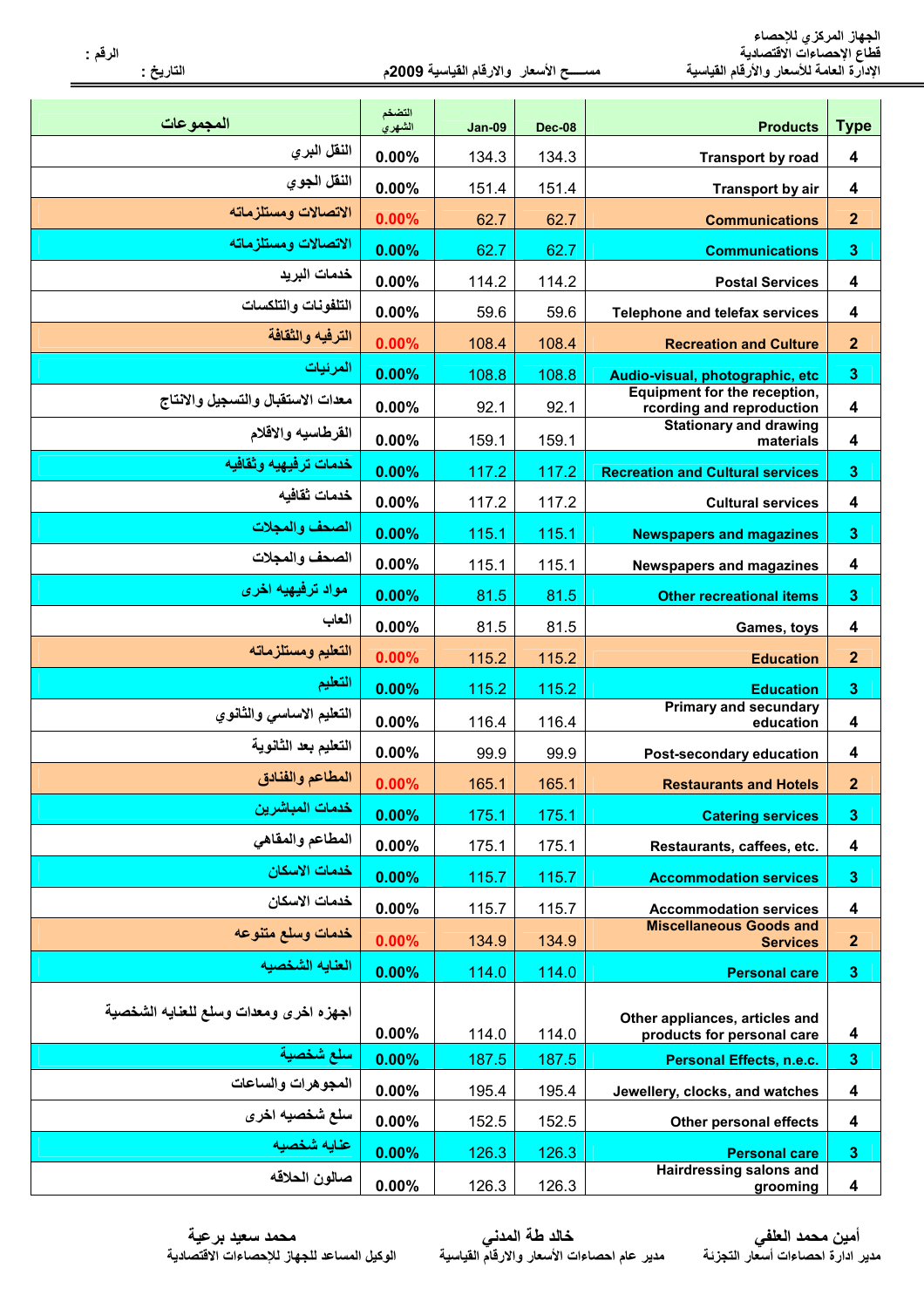مد